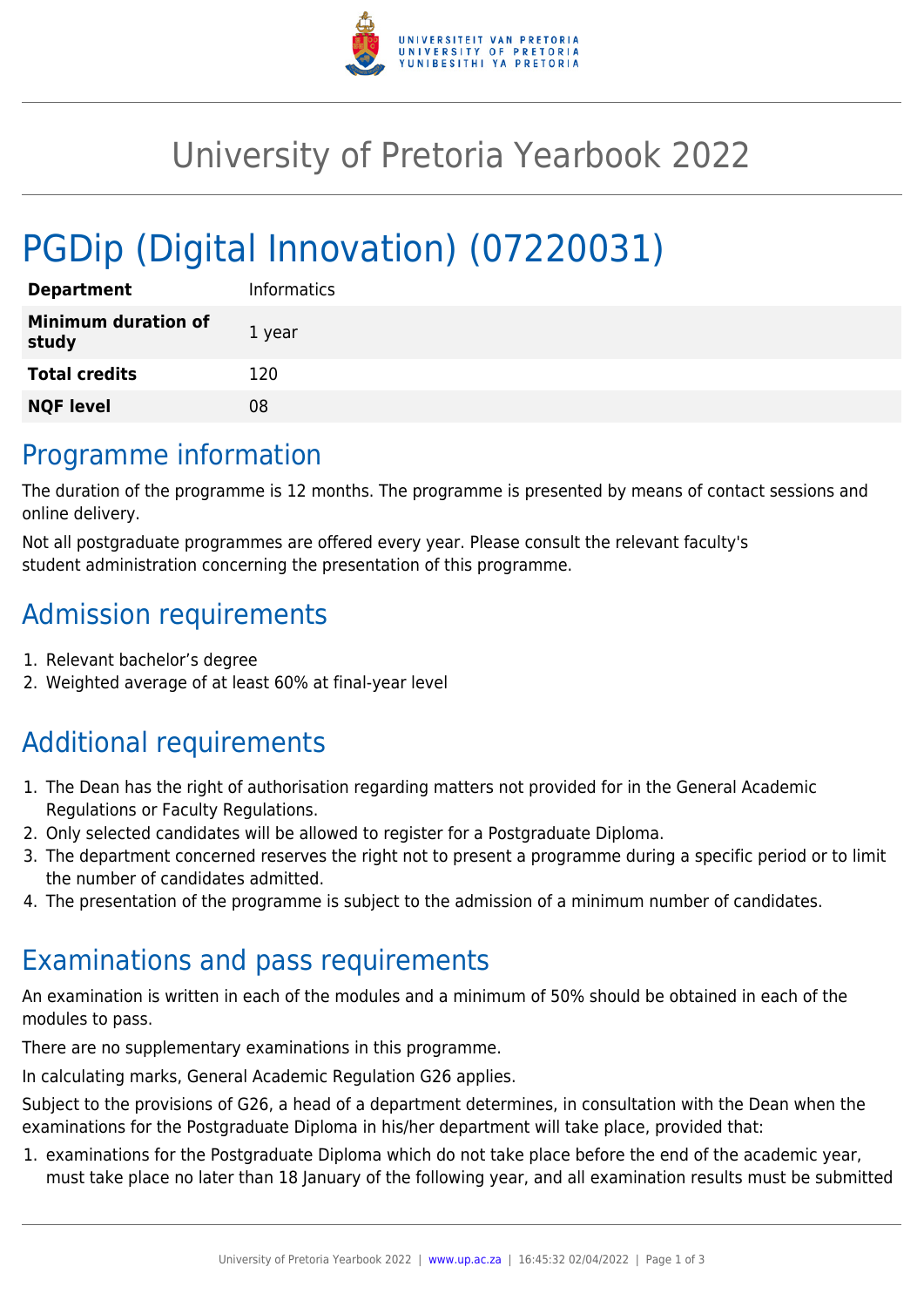

to the Student Administration by 25 January; and

- 2. examinations for the Postgraduate Diploma which do not take place before the end of the first semester, may take place no later than 15 July, and all examination results must be submitted to the Student Administration on or before 18 July.
- examinations for the Postgraduate Diploma which do not take place before the end of the academic year, must take place before the closing date of the special exam period in the beginning of the following academic year, and all examination results must be submitted to Student Administration before the closing date of submission of marks; and
- examinations for the Postgraduate Diploma which do not take place before the end of the first semester may take place no later than the closing date of the exam period, and all examination results must be submitted to Student Administration on or before the closing date of submission of marks.

Subject to the provisions of G26, the subminimum required in subdivisions of modules is published in the study guides, which are available from the head of department concerned.

#### Pass with distinction

The Postgraduate Diploma is conferred with distinction if an average of at least 75% for all the modules is obtained.